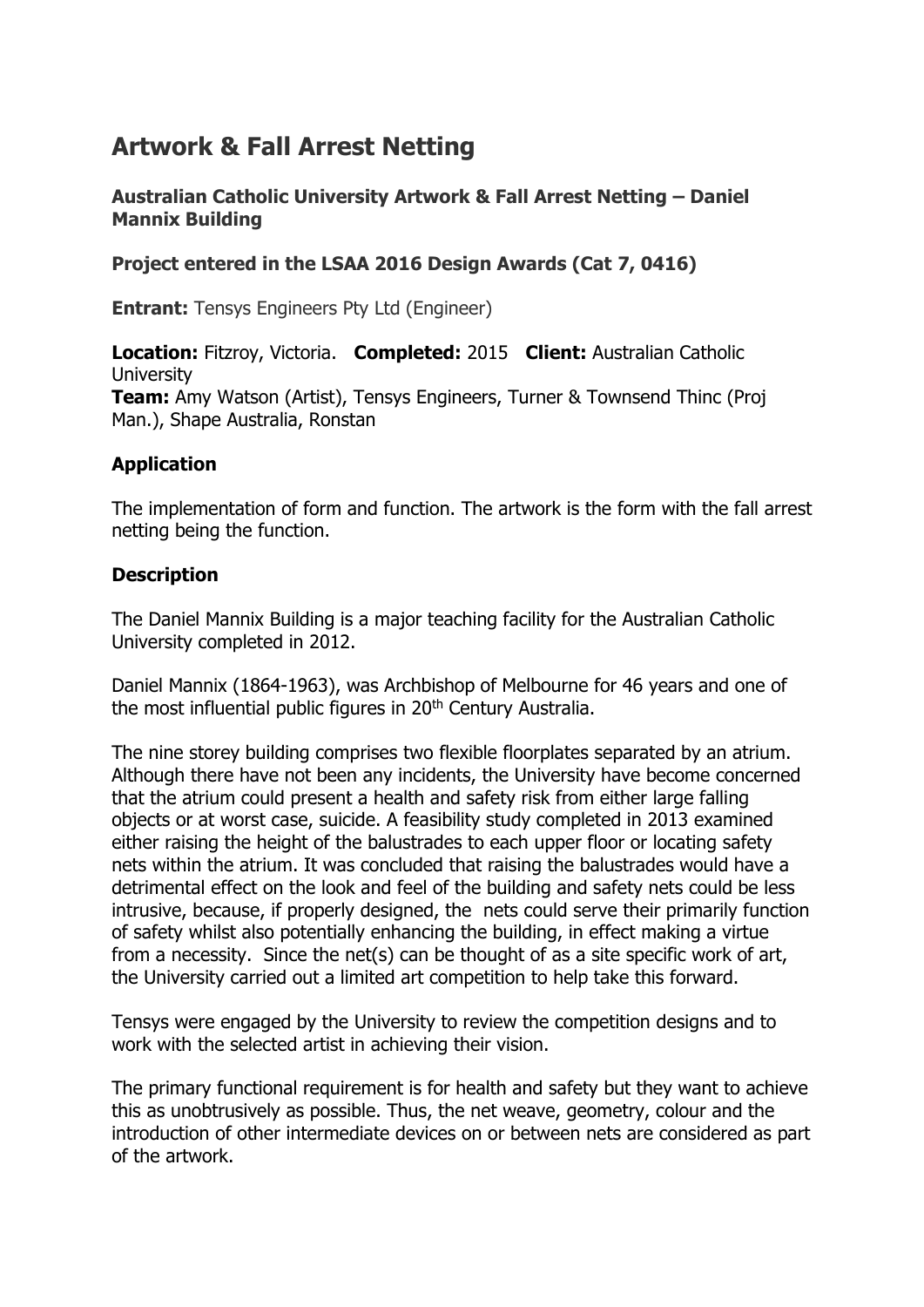# **Design Brief**

Amy's development for the Daniel Mannix Building public artwork is extrapolated from a previous sculptural work 'Floating Sequence' (see image below) where several lightweight geometric forms are suspended with the assistance of giant helium balloons. For this concept she has replaced the balloons with the nets and tether lines causing the sculptures to appear to "float" through the space. These split geometric spherical forms could reference stars or planets and the nets could speak of their orbit. Star shapes appear in some of the sculptures as each form is constructed only out of triangles.



### **Structural Systems**

Unlike the helium balloons which will float, the split geometric forms need to be supported using a series of cables (attached to building anchor points). It was also important to work out the centre of gravity of each sculptural unit.

The functional net were to interlace between these geometric forms but need to be able to absorb the energy from a person falling onto the net (without damaging the net). Quite a fair amount of testing was carried out (dropping from various heights) to create a system of a tapered column that would yield under the impact load (absorbing the kinetic energy) and the net not failing at the same time.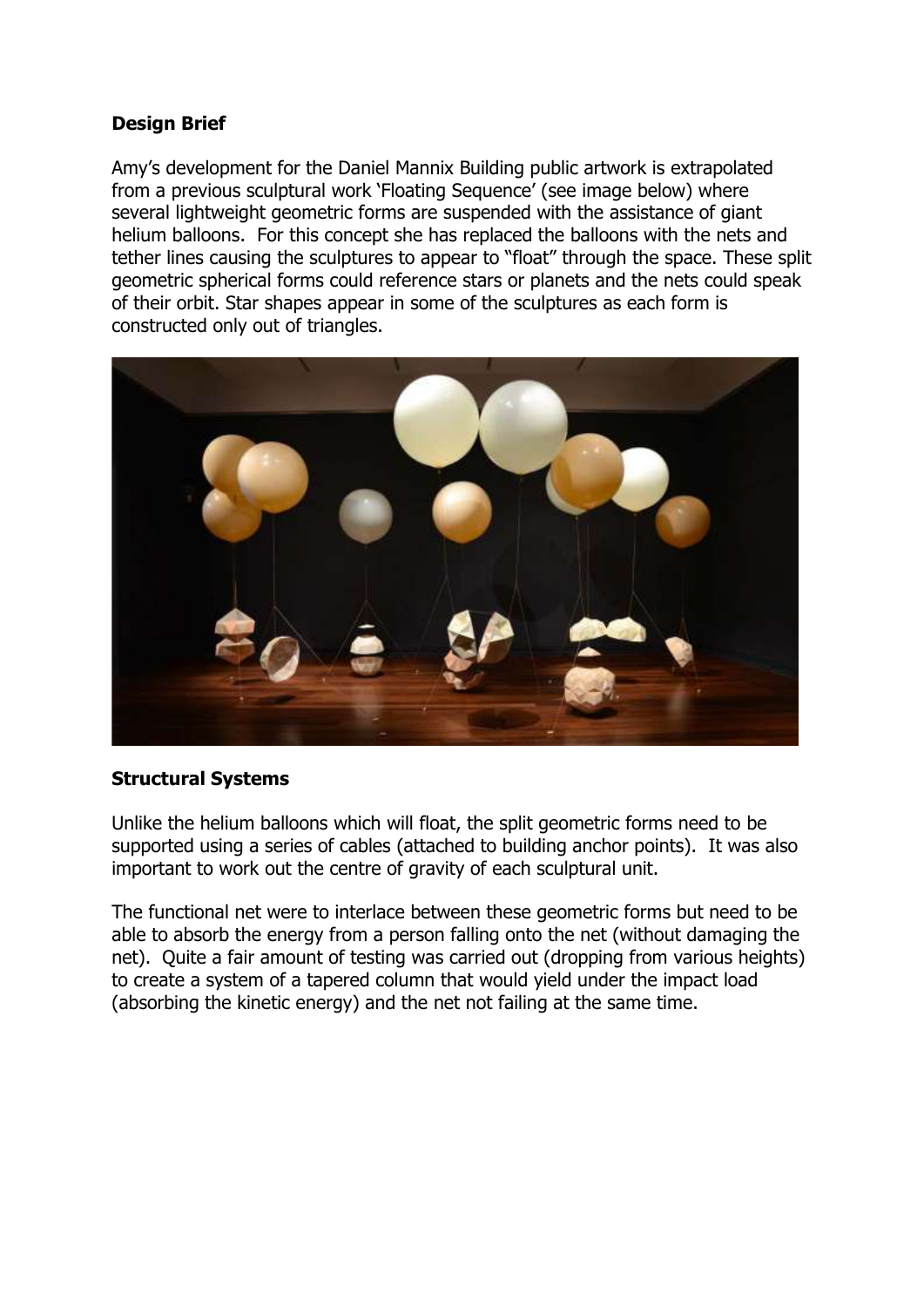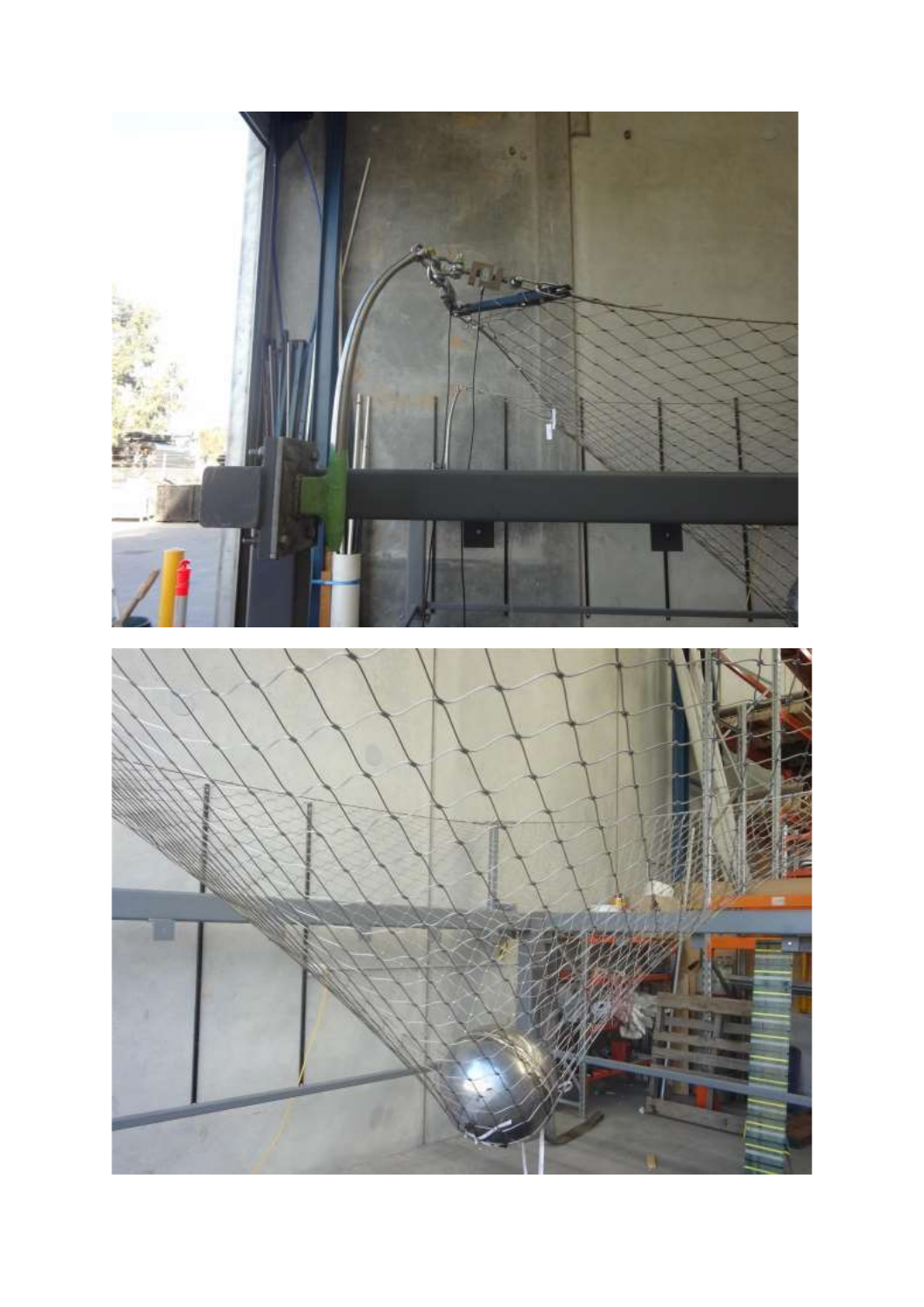## **Materials**

Stainless steel Carl Stahl XTend Mesh Stainless steel support cables Stainless steel support columns Marine plywood to create sculptures (lightweight) and can be easily painted.

#### **Fabrication**

The fabrication process of the cables and Xtend mesh were fairly straight forward

However the plywood was designed to work with glued joints. These needed to be tested to work out the strength of the glue. Each artwork were also proof tested before installation